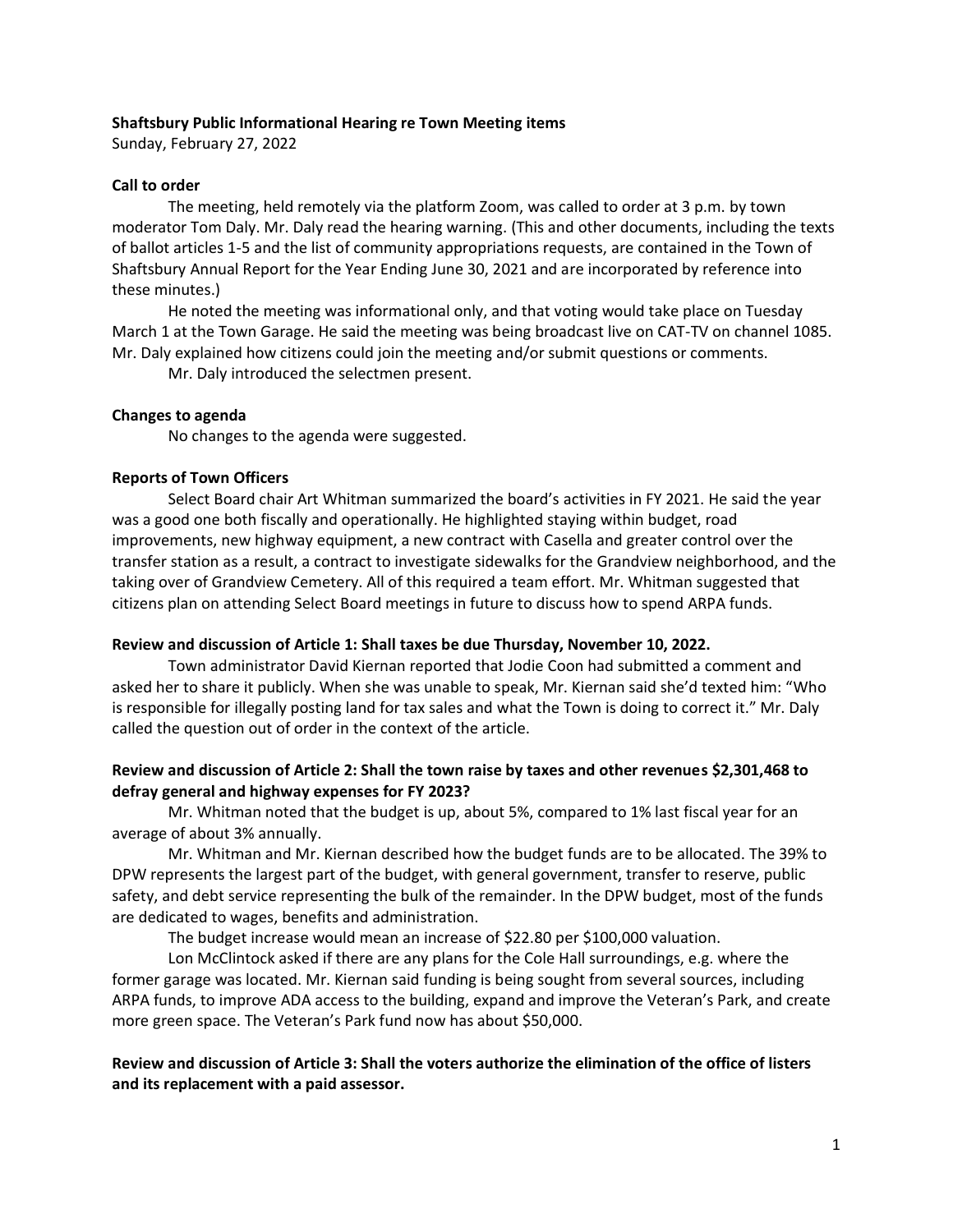Mr. Whitman said that, for many years, the state has mandated that each town have a professional appraiser. He said Shaftsbury has been through several assessors (nearly all left for another job at more money), and most recently has contracted with NEMRC (New England Municipal Resources Center). The listers do not assess values, but now do only data entry. The Town would like to replace those two individuals with an assessor's assistant, and would like to employ the present Assistant Town Clerk (Mrs. Jenks) in that capacity. He noted that the ballot also includes electing a third lister, in case the elimination of the listers office is voted down.

Cinda Morse asked whether the new plan is different in costs from the old one, and whether NEMRC would do the town-wide assessment when it is due. Mr. Whitman said NEMRC would probably be hired to do the assessment, though it is not due for some time. Mr. Kiernan said the proposed budget line for NEMRC in FY 23 is identical to that for FY 22.

Mr. Spurr asked Mr. Kiernan to expand on "professional assessor." Mr. Keirnan said such a person is licensed by the state, that NEMRC has a large crew of assessors.

Mr. McLintock said that he has some experience with listers as chair of the Board of Civil Authority and a former selectman. He said one of the difficulties of the lister system is that they are three independent and equally powerful elected officials with no office system or structure to organize them as would be common in most offices. He said he is very glad the selectmen are taking this on this year because it makes a lot of sense for the town.

### **Review and discuss Article 4: Shall voters authorize changes to zoning bylaws?**

Mr. Whitman described the several changes: regulations regarding grandfathering; helipads; boundary line adjustments; dog boarding kennels; and section 8.7 pools. Chris Williams, chair of the Planning Commission, reported that the changes represent about two years of work. The boundary line adjustments were requested by the Development Review Board (DRB). Mike Day, vice-chair of the Development Review Board, thanked the Planning Commission for making the DRB's jobs easier. Mr. Spurr asked for more information on the grandfathering section. Mr. Williams described the motivation for the change, that it could be hard to sell a business in one year, but that a two year window would make it easier to effect the sale. Mr. McClintock concurred that, recently, commercial uses have sold only slowly.

#### **Review and discuss Article 5: Community Appropriations**

Mr. Whitman noted that requests have grown by 7% over last year and now reflect 4% of the annual budget. At present, the town doesn't have a clear policy in place as to who can seek a community appropriation or for what. The selectmen are working on coming up with a policy that is fair and brings the requests under control. Vermont League of Cities and Towns has made recommendations. Mr. Whitman noted that the proposed budget already includes all the community appropriations and that, therefore, any "no" vote would slightly reduce the tax burden.

A representative of Sunrise Family Resource Center spoke in support of his organization. Mr. Kiernan said the organization has been level-funded for three or four years.

## **Other non-binding business**

Mr. Daly asked Ms. Coon to repeat her question. Mr. Kiernan repeated it. Mr. Daly deemed the question inappropriate for this forum. Jenny Rozycki of the McCullough Library spoke about the library's successes in the last year. Jason Lillie spoke in support of WBTN. Naomi Miller suggested we recognize entities located out of town but who serve Shaftsbury residents as part of our community. Andrea Bacchi spoke in support of those seeking community appropriations regardless of their location.

Representative David Durfee spoke on activities at the legislature.